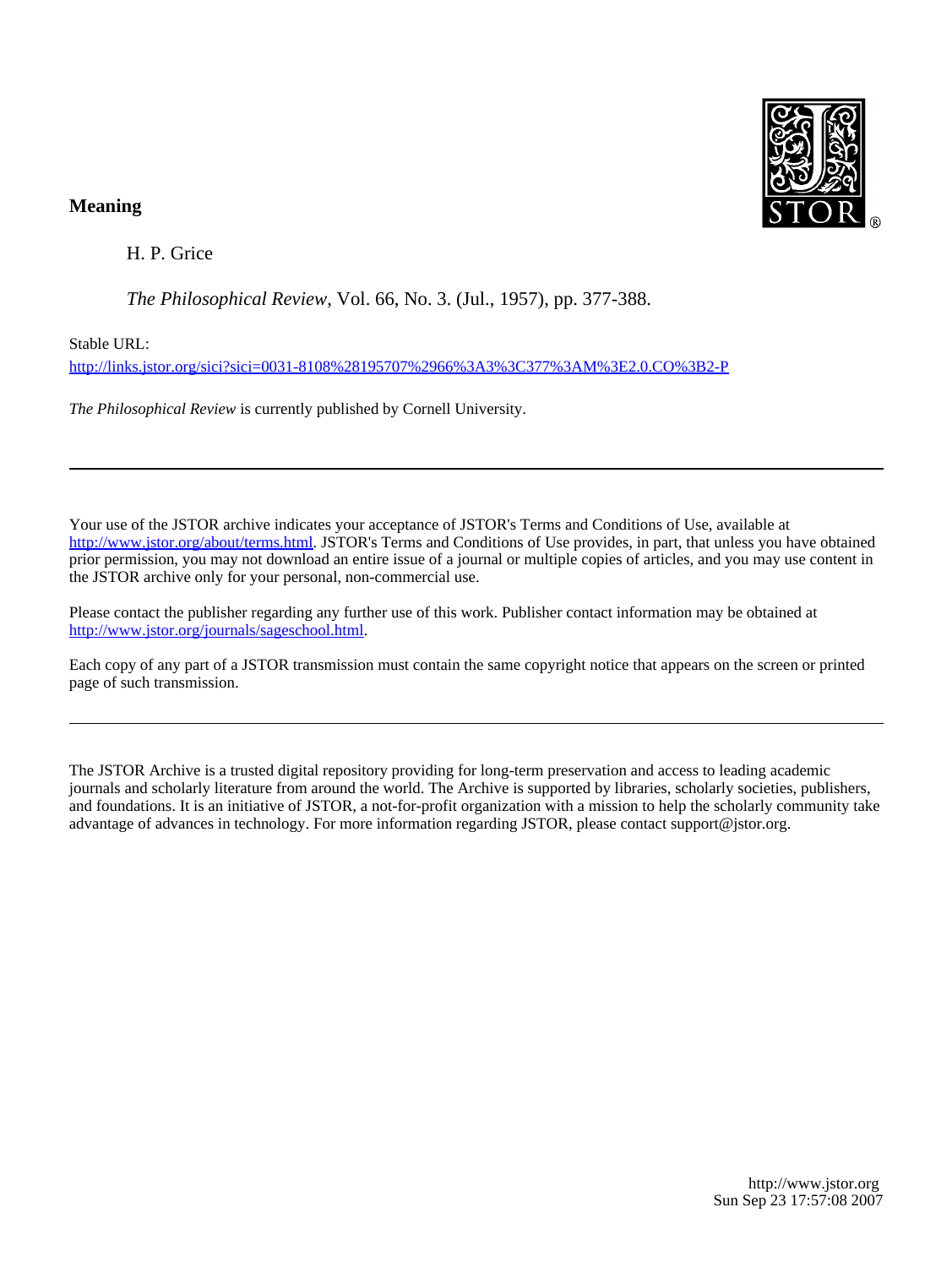YONSIDER the following sentences:

"Those spots mean (meant) measles."

"Those spots didn't mean anything to me, but to the doctor they meant measles."

"The recent budget means that we shall have a hard year."

(I) I cannot say, "Those spots meant measles, but he hadn't got measles," and I cannot say, "The recent budget means that we shall have a hard year, but we shan't have." That is to say, in cases like the above, x meant that  $p$  and x means that  $p$  entail  $p$ .

(2) I cannot argue from "Those spots mean (meant) measles" to any conclusion about "what is (was) meant by those spots"; for example, I am not entitled to say, "What was meant by those spots was that he had measles." Equally I cannot draw from the statement about the recent budget the conclusion "What is meant by the recent budget is that we shall have a hard year."

**(3)** I cannot argue from "Those spots meant measles" to any conclusion to the effect that somebody or other meant by those spots so-and-so. Mutatis mutandis, the same is true of the sentence about the recent budget.

(4) For none of the above examples can a restatement be found in which the verb "mean" is followed by a sentence or phrase in inverted commas. Thus "Those spots meant measles" cannot be reformulated as "Those spots meant 'measles' " or as "Those spots meant 'he has measles.' "

(5) On the other hand, for all these examples an approximate restatement can be found beginning with the phrase "The fact that  $\ldots$ "; for example, "The fact that he had those spots meant that he had measles" and "The fact that the recent budget was as it was means that we shall have a hard year."

Now contrast the above sentences with the following:

"Those three rings on the bell (of the bus) mean that the 'bus is full.'"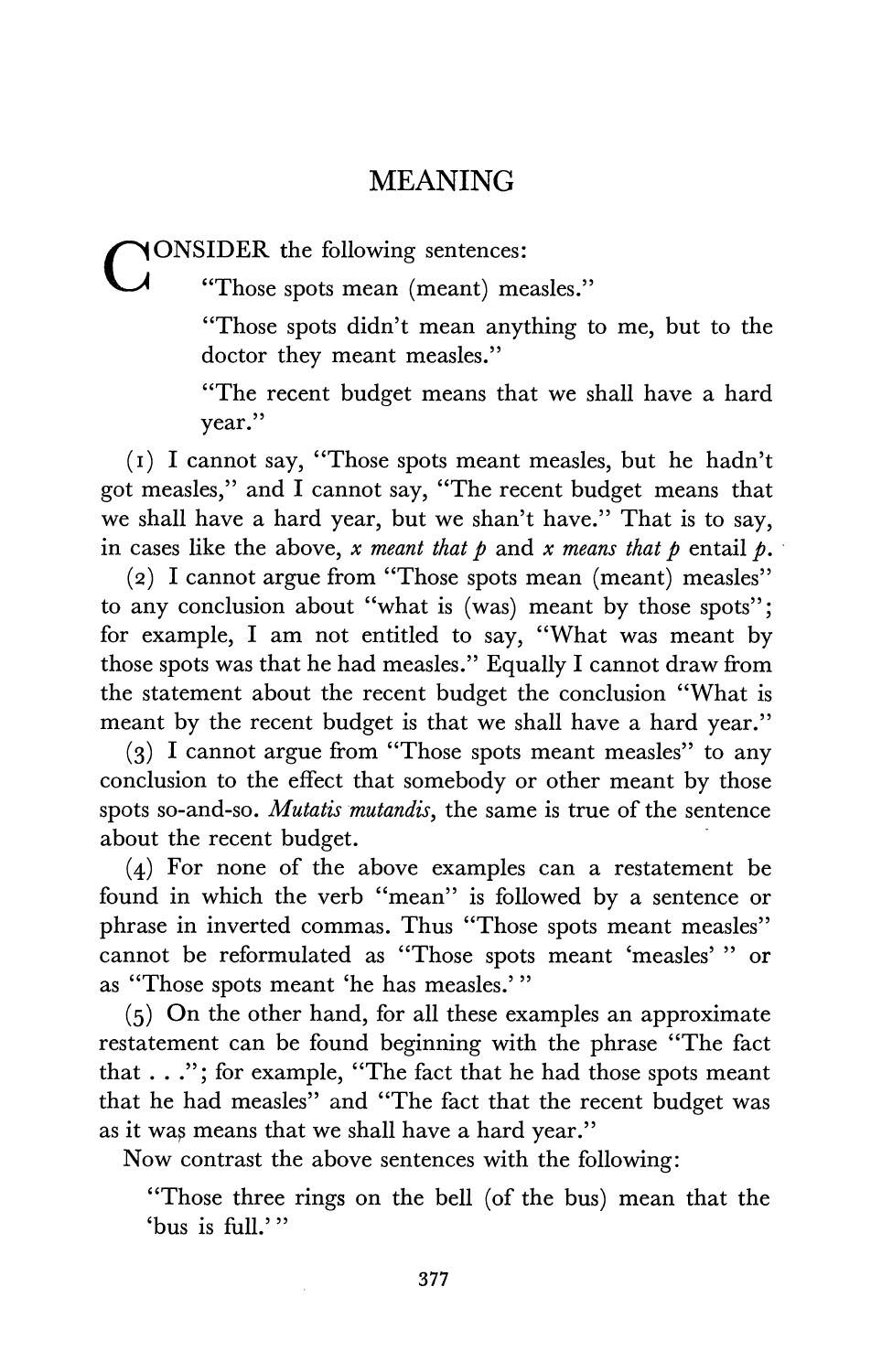"That remark, 'Smith couldn't get on without his trouble and strife,' meant that Smith found his wife indispensable."

(I) I can use the first of these and go on to say, "But it isn't in fact full—the conductor has made a mistake"; and I can use the second and go on, "But in fact Smith deserted her seven years ago." That is to say, here x *means that p* and x *meant that p*  do not entail *p.* 

(2) I can argue from the first to some statement about "what is (was) meant" by the rings on the bell and from the second to some statement about "what is (was) meant" by the quoted remark.

**(3)** I can argue from the first sentence to the conclusion that somebody (viz., the conductor) meant, or at any rate should have meant, by the rings that the bus is full, and I can argue analogously for the second sentence.

(4) The first sentence can be restated in a form in which the verb "mean" is followed by a phrase in inverted commas, that is, "Those three rings on the bell mean 'the bus is full.'" So also can the second sentence.

(5) Such a sentence as "The fact that the bell has been rung three times means that the bus is full" is not a restatement of the meaning of the first sentence. Both may be true, but they do not have, even approximately, the same meaning.

When the expressions "means," "means something," "means that" are used in the kind of way in which they are used in the first set of sentences, I shall speak of the sense, or senses, in which they are used, as the *natural* sense, or senses, of the expressions in question. When the expressions are used in the kind of way in which they are used in the second set of sentences, I shall speak of the sense, or senses, in which they are used, as the *nonnatural*  sense, or senses, of the expressions in question. I shall use the abbreviation "means<sub>NN</sub>" to distinguish the nonnatural sense or senses.

I propose, for convenience, also to include under the head of natural senses of "mean" such senses of "mean" as may be exemplified in sentences of the pattern *"A* means (meant) *to do* so-and-so (by  $x$ )," where *A* is a human agent. By contrast, as the previous examples show, I include under the head of non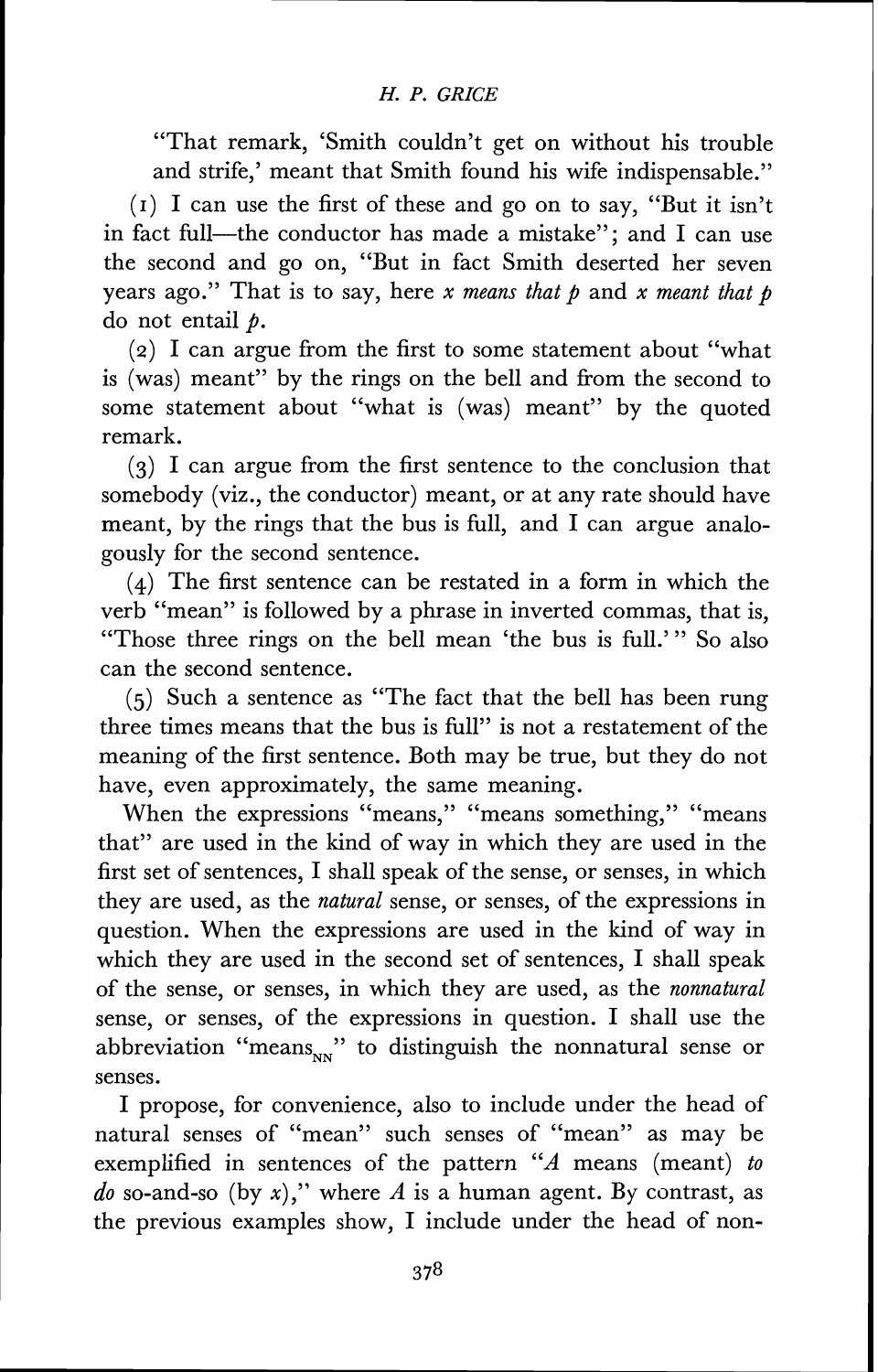natural senses of "mean" any senses of "mean" found in sentences of the patterns *"A* means (meant) something by x" or *"A* means (meant) by x that. . . ." (This is overrigid; but it will serve as an indication.)

I do not want to maintain that all our uses of "mean" fall easily, obviously, and tidily into one of the two groups I have distinguished; but I think that in most cases we should be at least fairly strongly inclined to assimilate a use of "mean" to one group rather than to the other. The question which now arises is this: "What more can be said about the distinction between the cases where we should say that the word is applied in a natural sense and the cases where we should say that the word is applied in an nonnatural sense?" Asking this question will not of course prohibit us from trying to give an explanation of "meaning $\ldots$ " in terms of one or another natural sense of "mean."

This question about the distinction between natural and nonnatural meaning is, I think, what people are getting at when they display an interest in a distinction between "natural" and "conventional" signs. But I think my formulation is better. For some things which can mean $_{\text{NN}}$  something are not signs (e.g., words are not), and some are not conventional in any ordinary sense (e.g., certain gestures) ;while some things which mean naturally are not signs of what they mean (cf. the recent budget example).

I want first to consider briefly, and reject, what I might term a causal type of answer to the question, "What is meaning<sub>NN</sub>?" We might try to say, for instance, more or less with C. L. Stevenson,<sup>1</sup> that for *x* to mean<sub>NN</sub> something, *x* must have (roughly) a tendency to produce in an audience some attitude (cognitive or otherwise) and a tendency, in the case of a speaker, to be produced by that attitude, these tendencies being dependent on "an elaborate process of conditioning attending the use of the sign in communication."<sup>2</sup> This clearly will not do.

(I) Let us consider a case where an utterance, if it qualifies at all as meaning<sub>NN</sub> something, will be of a descriptive or informative kind and the relevant attitude, therefore, will be a cognitive one,

<sup>&</sup>lt;sup>1</sup> Ethics and Language (New Haven, 1944), ch. iii.

*Ibid.,* p. 57.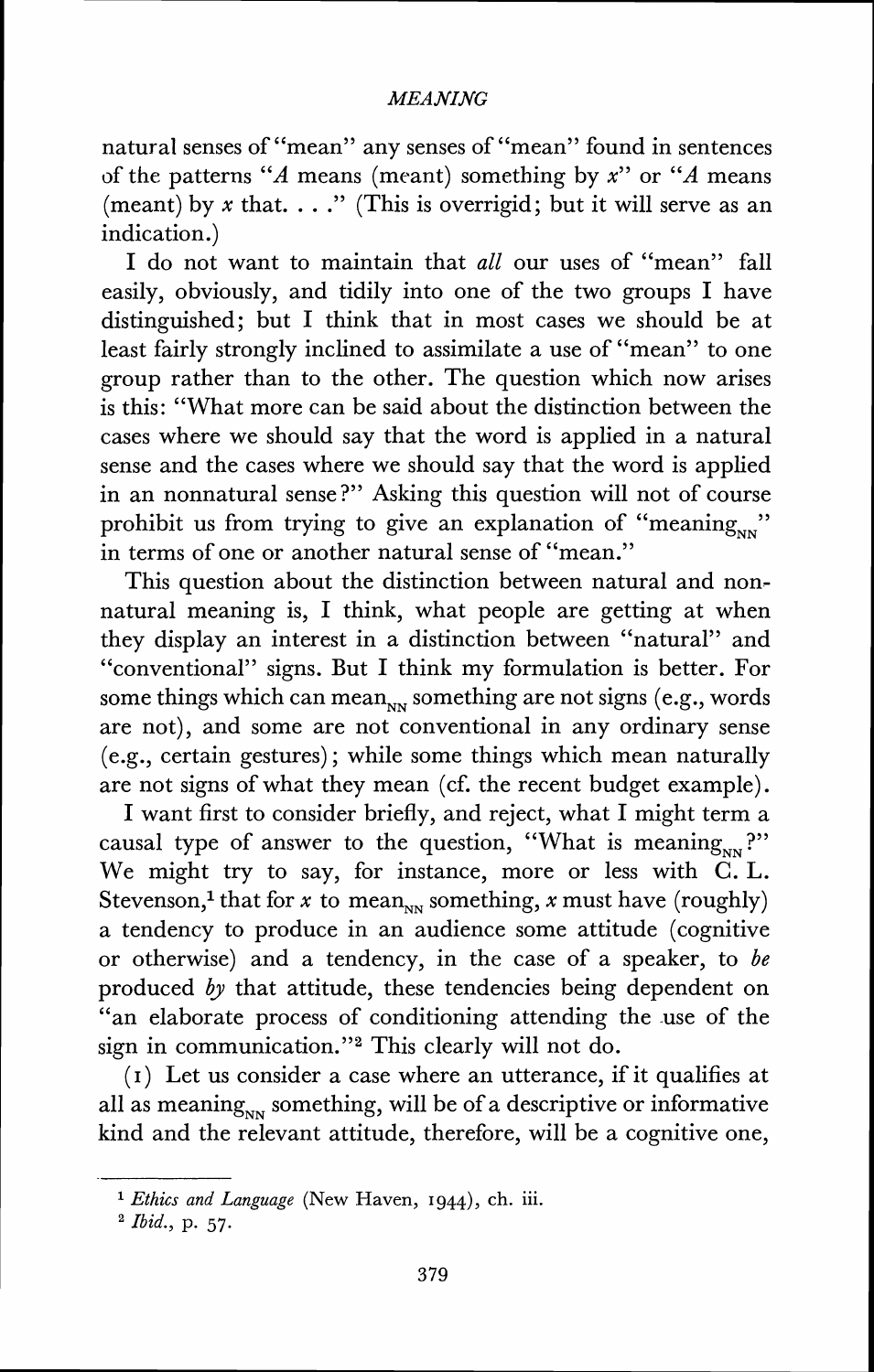for example, a belief. (I use "utterance" as a neutral word to apply to any candidate for meaning $_{\text{max}}$ ; it has a convenient actobject ambiguity.) It is no doubt the case that many people have a tendency to put on a tail coat when they think they are about to go to a dance, and it is no doubt also the case that many people, on seeing someone put on a tail coat, would conclude that the person in question was about to go to a dance. Does this satisfy us that putting on a tail coat means, that one is about to go to a dance (or indeed means, anything at all)? Obviously not. It is no help to refer to the qualifying phrase "dependent on an elaborate process of conditioning. . . ." For if all this means is that the response to the sight of a tail coat being put on is in some way learned or acquired, it will not exclude the present case from being one of meaning $_{\text{NN}}$ . But if we have to take seriously the second part of the qualifying phrase ("attending the use of the sign in communication"), then the account of meaning,, is obviously circular. We might just as well say, "X has meaning<sub>y</sub> if it is used in communication," which, though true, is not helpful.

(2) If this is not enough, there is a difficulty-really the same difficulty, I think—which Stevenson recognizes: how we are to avoid saying, for example, that "Jones is tall" is part of what is meant by "Jones is an athlete," since to tell someone that Jones is an athlete would tend to make him believe that Jones is tall. Stevenson here resorts to invoking linguistic rules, namely, a permissive rule of language that "athletes may be nontall," This amounts to saying that we are not prohibited by rule from speaking of "nontall athletes." But why are we not prohibited? Not because it is not bad grammar, or is not impolite, and so on, but presumably because it is not meaningless (or, if this is too strong, does not in any way violate the rules of meaning for the expressions concerned). But this seems to involve us in another circle. Moreover, one wants to ask why, if it is legitimate to appeal here to rules to distinguish what is meant from what is suggested, this appeal was not made earlier, in the case of groans, for example, to deal with which Stevenson originally introduced the qualifying phrase about dependence on conditioning.

**A** further deficiency in a causal theory of the type just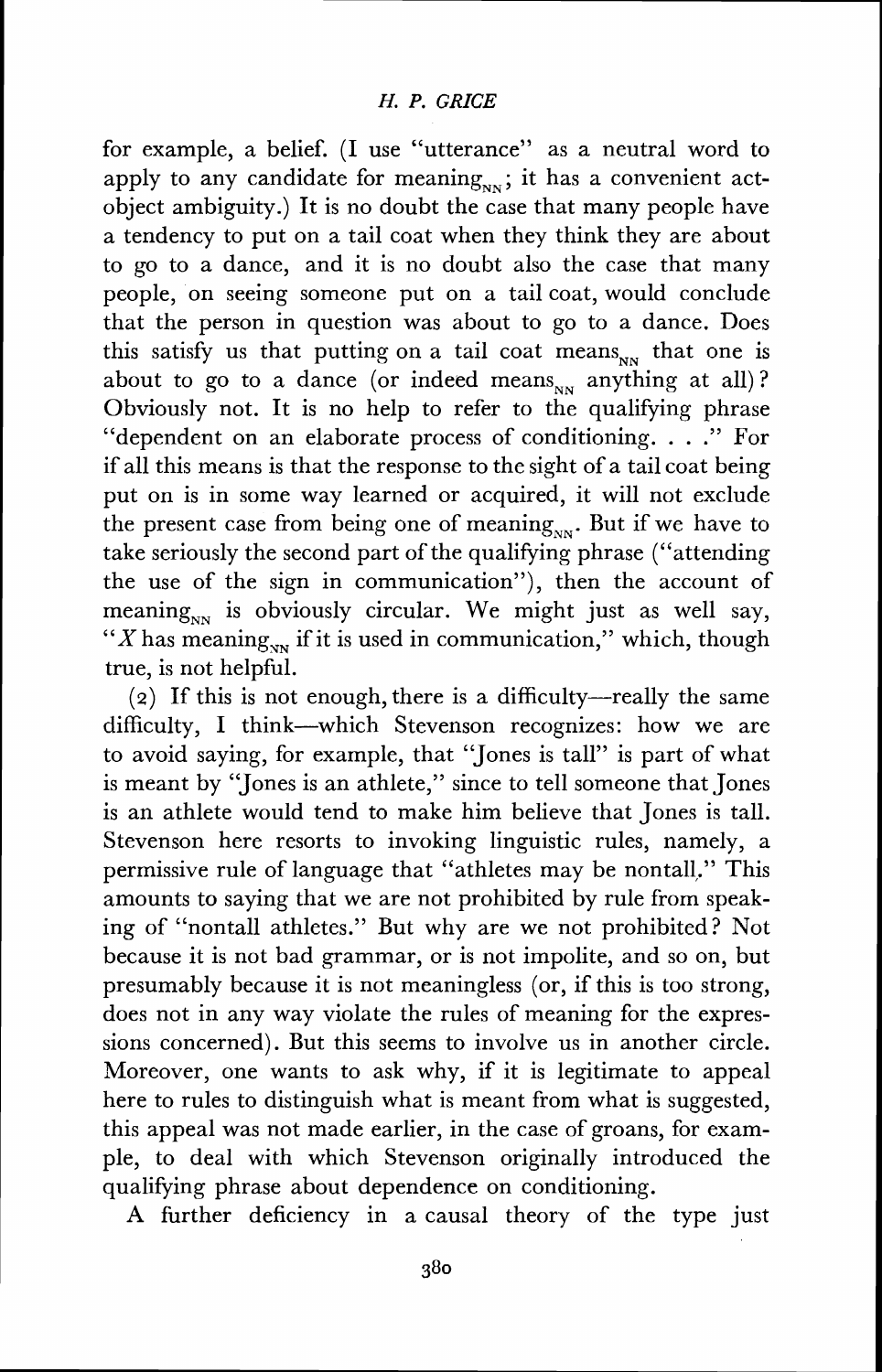expounded seems to be that, even if we accept it as it stands, we are furnished with an analysis only of statements about the standard meaning, or the meaning in general, of a "sign." No provision is made for dealing with statements about what a particular speaker or writer means by a sign on a particular occasion (which may well diverge from the standard meaning of the sign); nor is it obvious how the theory could be adapted to make such provision. One might even go further in criticism and maintain that the causal theory ignores the fact that the meaning (in general) of a sign needs to be explained in terms of what users of the sign do (or should) mean by it on particular occasions; and so the latter notion, which is unexplained by the causal theory, is in fact the fundamental one. I am sympathetic to this more radical criticism, though I am aware that the point is controversial.

I do not propose to consider any further theories of the "causaltendency" type. I suspect no such theory could avoid difficulties analogous to those  $I$  have outlined without utterly losing its claim to rank as a theory of this type.

I will now try a different and, I hope, more promising line. If we can elucidate the meaning of

"x meant<sub>NN</sub> something (on a particular occasion)" and "x meant<sub>NN</sub> that so-and-so (on a particular occasion)"

and of

*"A* meant<sub>NN</sub> something by x (on a particular occasion)" and "*A* meant<sub>NN</sub> by x that so-and-so (on a particular occasion),"

this might reasonably be expected to help us with

" $x$  means<sub>NN</sub> (timeless) something (that so-and-so),"

"A means<sub>NN</sub> (timeless) by x something (that so-and-so),"

and with the explication of "means the same as," "understands," "entails," and so on. Let us for the moment pretend that we have to deal only with utterances which might be informative or descriptive.

A first shot would be to suggest that " $x$  meant<sub>NN</sub> something" would be true if  $x$  was intended by its utterer to induce a belief in some "audience" and that to say what the belief was would be to say what x meant, This will not do. I might leave  $B$ 's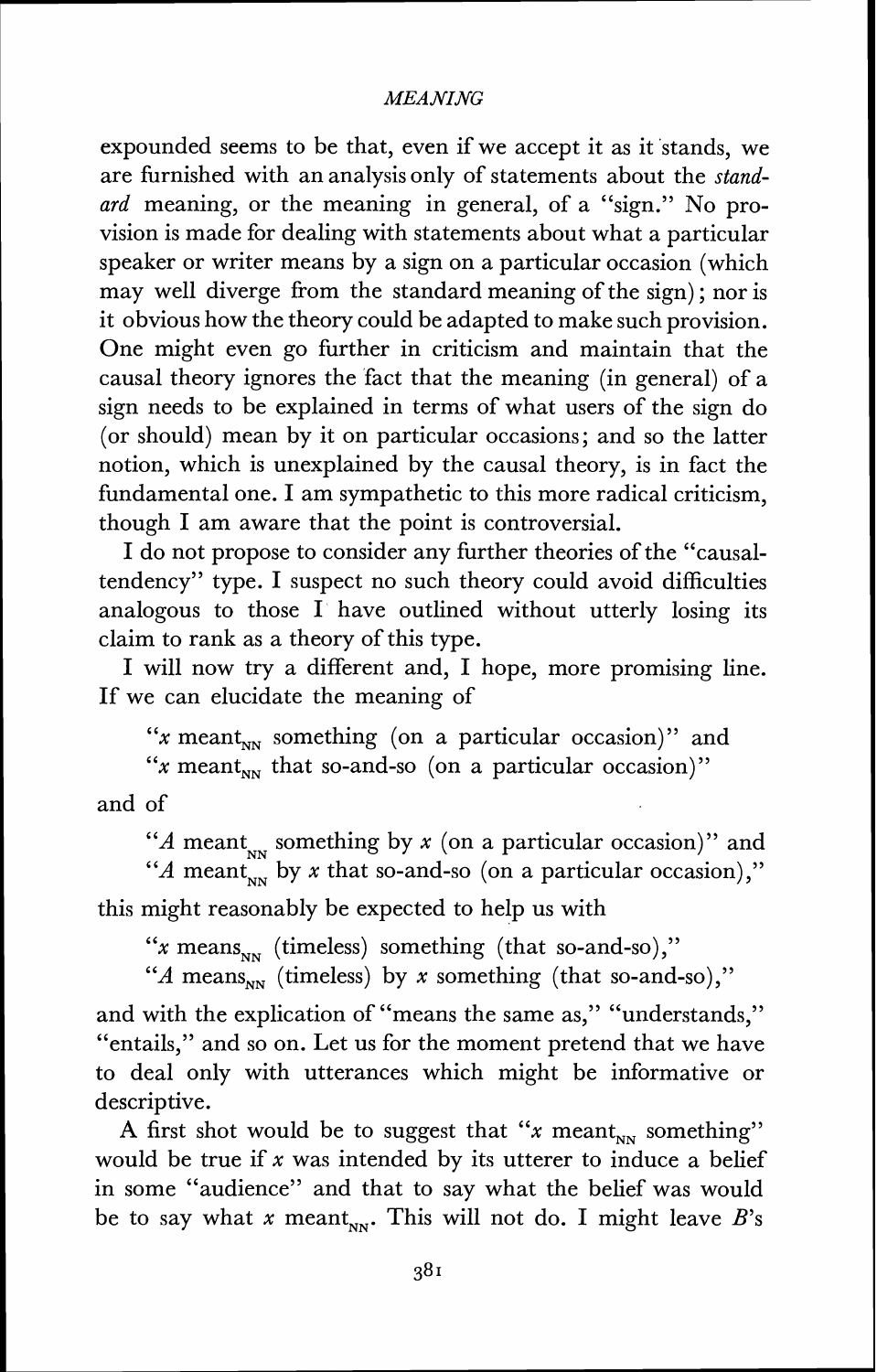handkerchief near the scene of a murder in order to induce the detective to believe that  $B$  was the murderer; but we should not want to say that the handkerchief (or my leaving it there) meant<sub>NN</sub> anything or that I had meant<sub>NN</sub> by leaving it that *B* was the murderer. Clearly we must at least add that, for  $x$  to have meant<sub>wy</sub> anything, not merely must it have been "uttered" with the intention of inducing a certain belief but also the utterer must have intended an "audience" to recognize the intention behind the utterance.

This, though perhaps better, is not good enough. Consider the following cases:

(I) Herod presents Salome with the head of St. John the Baptist on a charger.

(2) Feeling faint, a child lets its mother see how pale it is (hoping that she may draw her own conclusions and help).

**(3)** I leave the china my daughter has broken lying around for my wife to see.

Here we seem to have cases which satisfy the conditions so far given for meaning $_{\text{NN}}$ . For example, Herod intended to make Salome believe that St. John the Baptist was dead and no doubt also intended Salome to recognize that he intended her to believe that St. John the Baptist was dead. Similarly for the other cases. Yet I certainly do not think that we should want to say that we have here cases of meaning $_{\text{max}}$ .

What we want to find is the difference between, for example, "deliberately and openly letting someone know" and "telling" and between "getting someone to think" and "telling."

The way out is perhaps as follows. Compare the following two cases:

(1) I show Mr. X a photograph of Mr. Y displaying undue familiarity to Mrs.  $X$ .

(2) I draw a picture of Mr.  $\gamma$  behaving in this manner and show it to Mr.  $X$ .

I find that I want to deny that in (I) the photograph (or my showing it to Mr.  $X$ ) meant<sub>NN</sub> anything at all; while I want to assert that in (2) the picture (or my drawing and showing it)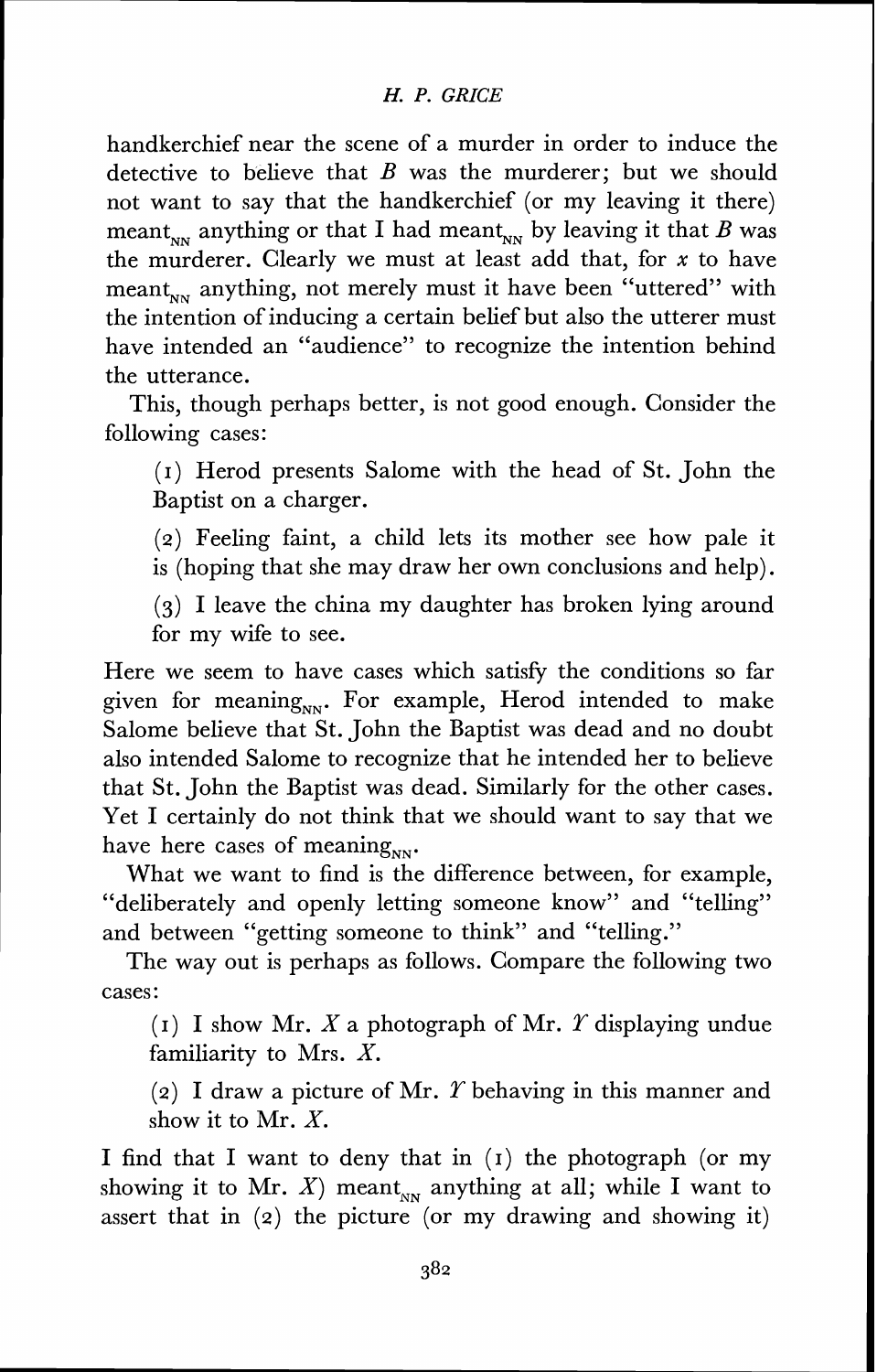meant<sub>NN</sub> something (that Mr.  $\Upsilon$  had been unduly unfamiliar), or at least that I had meant<sub>NN</sub> by it that Mr.  $\gamma$  had been unduly familiar. What is the difference between the two cases? Surely that in case  $(1)$  Mr. X's recognition of my intention to make him believe that there is something between Mr.  $\Gamma$  and Mrs.  $X$  is (more or less) irrelevant to the production of this effect by the photograph. Mr. X would be led by the photograph at least to suspect Mrs. X even if instead of showing it to him I had left it in his room by accident; and I (the photograph shower) would not be unaware of this. But it will make a difference to the effect of my picture on Mr.  $X$  whether or not he takes me to be intending to inform him (make him believe something) about Mrs.  $X$ , and not to be just doodling or trying to produce a work of art.

But now we seem to be landed in a further difficulty if we accept this account. For consider now, say, frowning. If I frown spontaneously, in the ordinary course of events, someone looking at me may well treat the frown as a natural sign of displeasure. But if I frown deliberately (to convey my displeasure), an onlooker may be expected, provided he recognizes my intention, **still** to conclude that I am displeased. Ought we not then to say, since it could not be expected to make any difference to the onlooker's reaction whether he regards my frown as spontaneous or as intended to be informative, that my frown (deliberate) does *not*  mean<sub>NN</sub> anything? I think this difficulty can be met; for though in general a deliberate frown may have the same effect (as regards inducing belief in my displeasure) as a spontaneous frown, it can be expected to have the same effect only *prouided* the audience takes it as intended to convey displeasure. That is, if we take away the recognition of intention, leaving the other circumstances (including the recognition of the frown as deliberate), the belief-producing tendency of the frown must be regarded as being impaired or destroyed.

Perhaps we may sum up what is necessary for *A* to mean something by x as follows. A must intend to induce by x a belief in an audience, and he must also intend his utterance to be recognized as so intended. But these intentions are not independent; the recognition is intended by *A* to play its part in inducing the belief, and if it does not do so something will have gone wrong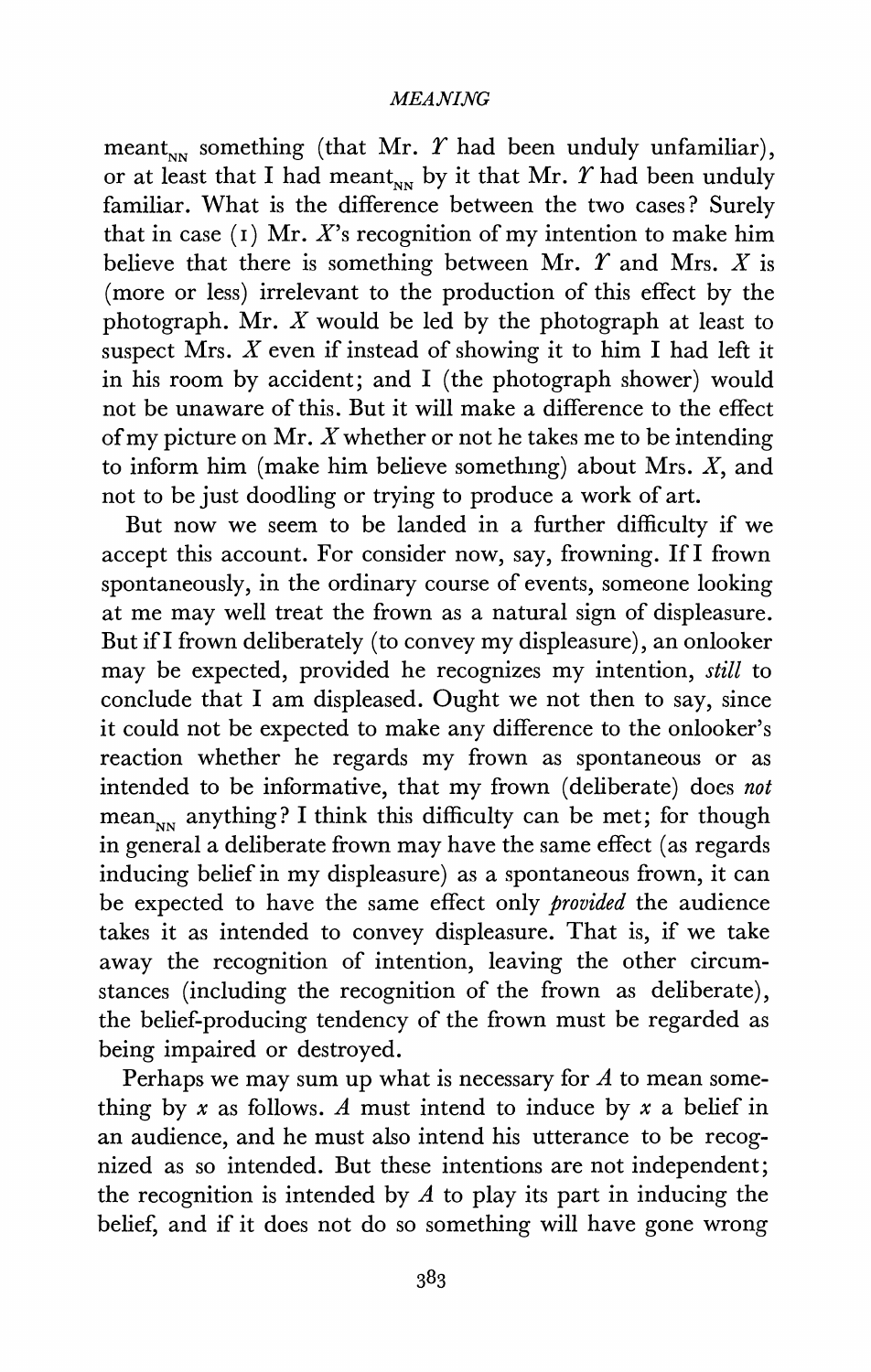#### *H.* **P.** *GRICE*

with the fulfillment of  $A$ 's intentions. Moreover,  $A$ 's intending that the recognition should play this part implies, I think, that he assumes that there is some chance that it will in fact play this part, that he does not regard it as a foregone conclusion that the belief will be induced in the audience whether or not the intention behind the utterance is recognized. Shortly, perhaps, we may say that "A meant<sub>NN</sub> something by x" is roughly equivalent to "A uttered x with the intention of inducing a belief by means of the recognition of this intention." (This seems to involve a reflexive paradox, but it does not really do so.)

Now perhaps it is time to drop the pretense that we have to deal only with "informative" cases. Let us start with some examples of imperatives or quasi-imperatives. I have a very avaricious man in my room, and I want him to go; so I throw a pound note out of the window. Is there here any utterance with a meaning<sub>NN</sub>? No, because in behaving as I did, I did not intend his recognition of my purpose to be in any way effective in getting him to go. This is parallel to the photograph case. If on the other hand I had pointed to the door or given him a little push, then my behavior might well be held to constitute a meaningful<sub>NN</sub> utterance, just because the recognition of my intention would be intended by me to be effective in speeding his departure. Another pair of cases would be  $(1)$  a policeman who stops a car by standing in its way and (2) a policeman who stops a car by waving.

Or, to turn briefly to another type of case, if as an examiner I fail a man, I may well cause him distress or indignation or humiliation; and if I am vindictive, I may intend this effect and even intend him to recognize my intention. But I should not be inclined to say that my failing him meant $_{NN}$  anything. On the other hand, if I cut someone in the street I do feel inclined to assimilate this to the cases of meaning<sub>NN</sub>, and this inclination seems to me dependent on the fact that I could not reasonably expect him to be distressed (indignant, humiliated) unless he recognized my intention to affect him in this way. (Cf., if my college stopped my salary altogether I should accuse them of ruining me; if they cut it by  $2/6<sup>d</sup>$  I might accuse them of insulting me; with some intermediate amounts I might not know quite what to say.)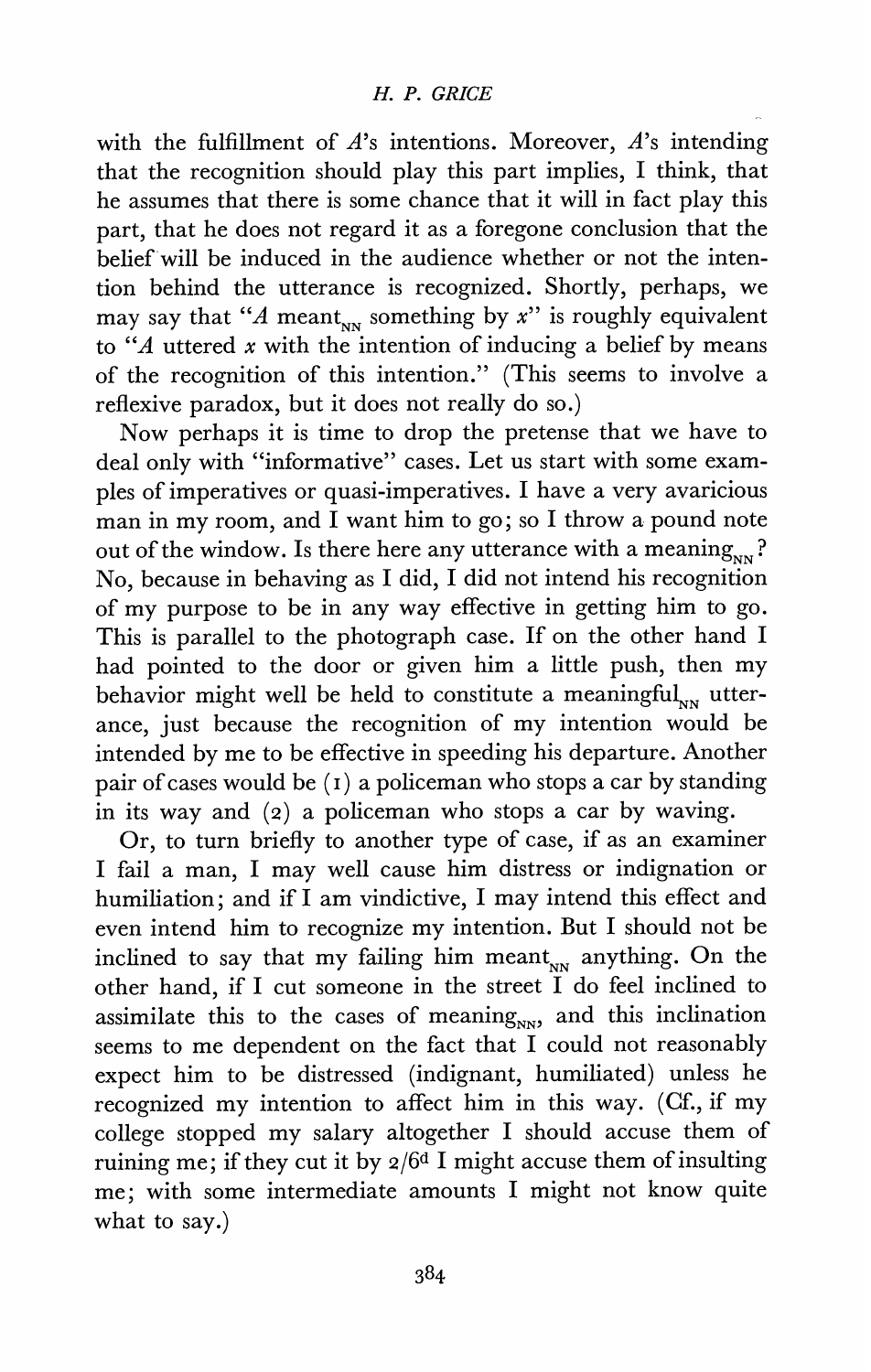Perhaps then we may make the following generalizations.

(I) "A meant<sub>NN</sub> something by x" is (roughly) equivalent to *"A* intended the utterance of x to produce some effect in an audience by means of the recognition of this intention"; and we may add that to ask what A meant is to ask for a specification of the intended effect (though, of course, it may not always be possible to get a straight answer involving a "that" clause, for example, "a belief that . . .").

(2) " $x$  meant something" is (roughly) equivalent to "Somebody meant<sub>in</sub>, something by x." Here again there will be cases where this will not quite work. I feel inclined to say that (as regards traffic lights) the change to red meant $_{\text{NN}}$  that the traffic was to stop; but it would be very unnatural to say, "Somebody (e.g., the Corporation) meant<sub>NN</sub> by the red-light change that the traffic was to stop." Nevertheless, there seems to be some sort of reference to somebody's intentions.

**(3)** "x means,, (timeless) that so-and-so" might as a first shot be equated with some statement or disjunction of statements about what "people" (vague) intend (with qualifications about "recognition") to effect by x. I shall have a word to say about this.

Will any kind of intended effect do, or may there be cases where an effect is intended (with the required qualifications) and yet we should not want to talk of meaning<sub>NN</sub>? Suppose I discovered some person so constituted that, when I told him that whenever I grunted in a special way I wanted him to blush or to incur some physical malady, thereafter whenever he recognized the grunt (and with it my intention), he did blush or incur the malady. Should we then want to say that the grunt meant<sub>NN</sub> something? I do not think so. This points to the fact that for  $x$ to have meaning<sub>NN</sub>, the intended effect must be something which in some sense is within the control of the audience, or that in some sense of "reason" the recognition of the intention behind  $x$  is for the audience a reason and not merely a cause. It might look as if there is a sort of pun here ("reason for believing" and "reason for doing"), but I do not think this is serious. For though no doubt from one point of view questions about reasons for believing are questions about evidence and so quite different from questions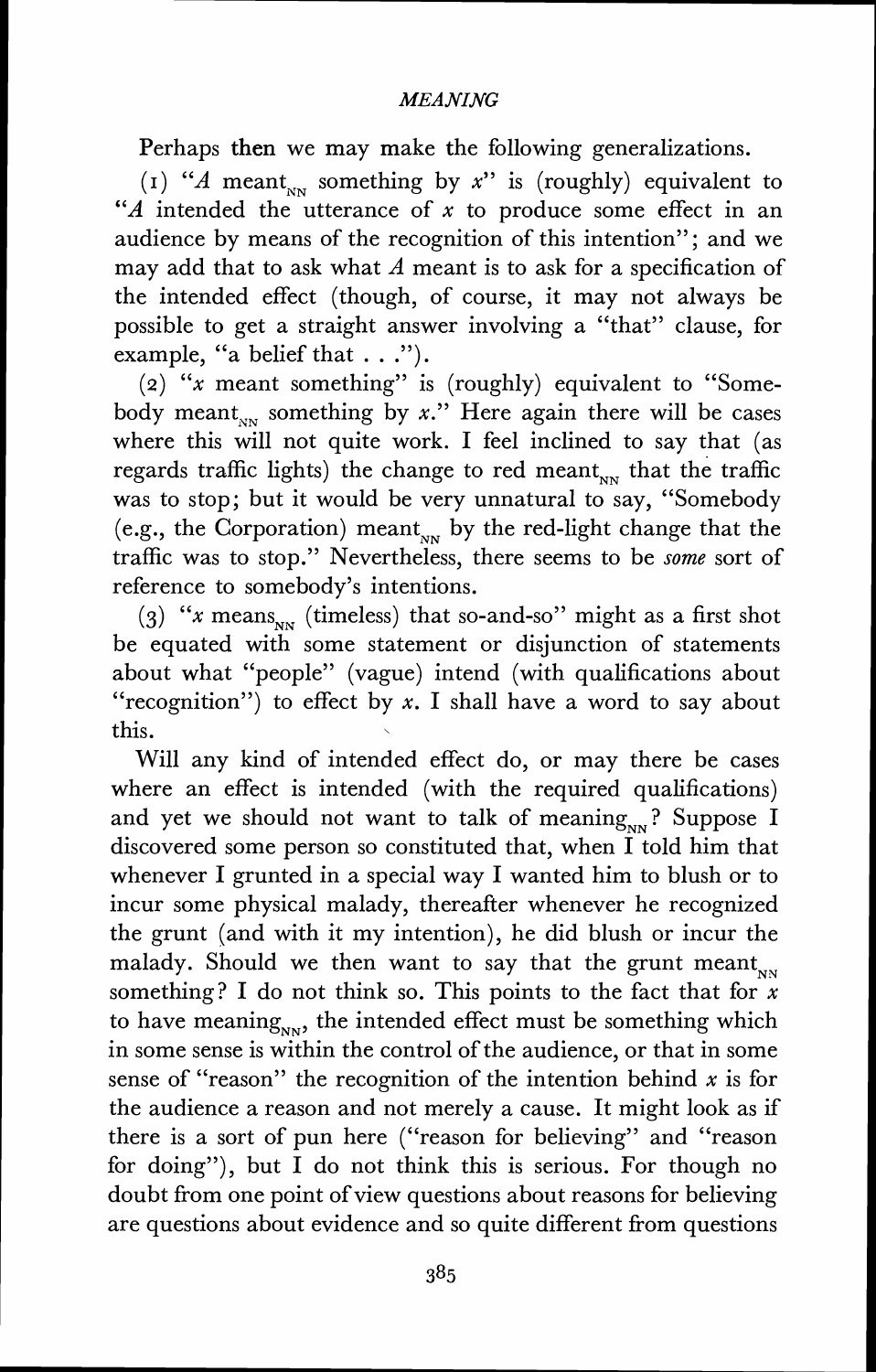about reasons for doing, nevertheless to recognize an utterer's intention in uttering  $x$  (descriptive utterance), to have a reason for believing that so-and-so, is at least quite like "having a motive for" accepting so-and-so. Decisions "that" seem to involve decisions "to" (and this is why we can "refuse to believe" and also be "compelled to believe"). (The "cutting" case needs slightly different treatment, for one cannot in any straightforward sense "decide" to be offended; but one can refuse to be offended.) It looks then as if the intended effect must be something within the control of the audience, or at least the *sort* of thing which is within its control.

One point before passing to an objection or two, I think it follows that from what I have said about the connection between meaning<sub>NN</sub> and recognition of intention that (insofar as I am right) only what I may call the primary intention of an utterer is relevant to the meaning<sub>NN</sub> of an utterance. For if I utter  $x$ , intending (with the aid of the recognition of this intention) to induce an effect  $E$ , and intend this effect  $E$  to lead to a further effect  $F$ , then insofar as the occurrence of  $F$  is thought to be dependent solely on  $E$ , I cannot regard  $F$  as in the least dependent on recognition of my intention to induce  $E$ . That is, if (say) I intend to get a man to do something by giving him some information, it cannot be regarded as relevant to the meaning<sub>NN</sub> of my utterance to describe what I intend him to do.

Now some question may be raised about my use, fairly free, of such words as "intention" and "recognition." I must disclaim any intention of peopling all our talking life with armies of complicated psychological occurrences. I do not hope to solve any philosophical puzzles about intending, but I do want briefly to argue that no special difficulties are raised by my use of the word "intention" in connection with meaning. First, there will be cases where an utterance is accompanied or preceded by a conscious "plan," or explicit formulation of intention (e.g., I declare how I am going to use **x,** or ask myself how to "get something across"). The presence of such an explicit "plan" obviously counts fairly heavily in favor of the utterer's intention (meaning) being as "planned"; though it is not, I think, conclusive; for example, a speaker who has declared an intention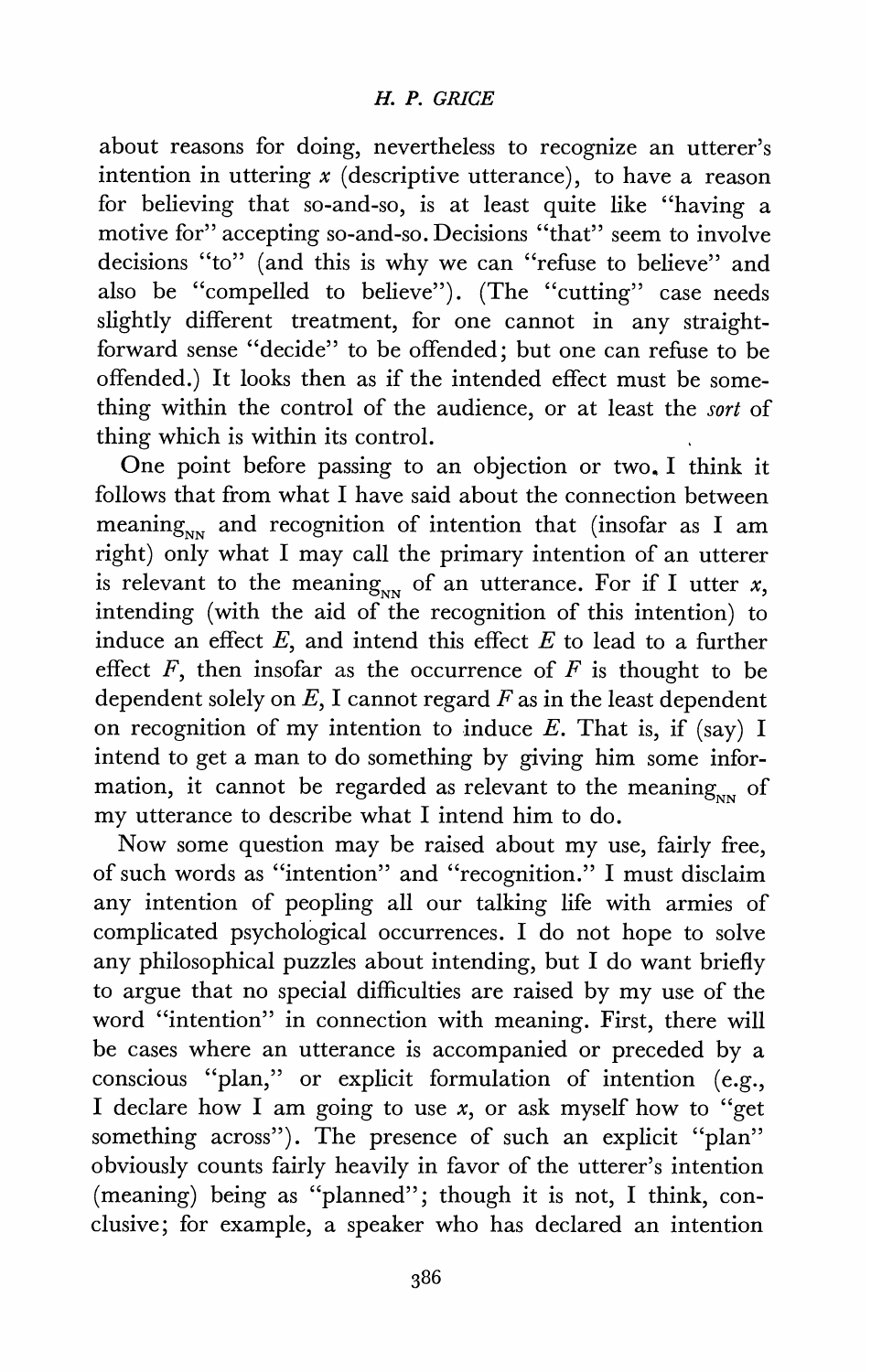to use a familiar expression in an unfamiliar way may slip into the familiar use. Similarly in nonlinguistic cases: if we are asking about an agent's intention, a previous expression counts heavily; nevertheless, a man might plan to throw a letter in the dustbin and yet take it to the post; when lifting his hand he might "come to" and say *either* "I didn't intend to do this at all'' *or* "I suppose *I* must have been intending to put it in."

Explicitly formulated linguistic (or quasi-linguistic) intentions are no doubt comparatively rare. In their absence we would seem to rely on very much the same kinds of criteria as we do in the case of nonlinguistic intentions where there is a general usage. An utterer is held to intend to convey what is normally conveyed (or normally intended to be conveyed), and we require a good reason for accepting that a particular use diverges from the general usage (e.g., he never knew or had forgotten the general usage). Similarly in nonlinguistic cases: we are presumed to intend the normal consequences of our actions.

Again, in cases where there is doubt, say, about which of two or more things an utterer intends to convey, we tend to refer to the context (linguistic or otherwise) of the utterance and ask which of the alternatives would be relevant to other things he is saying or doing, or which intention in a particular situation would fit in with some purpose he obviously has (e.g., a man who calls for a "pump" at a fire would not want a bicycle pump). Nonlinguistic parallels are obvious: context is a criterion in settling the question of why a man who has just put a cigarette in his mouth has put his hand in his pocket; relevance to an obvious end is a criterion in settling why a man is running away from a bull.

In certain linguistic cases we ask the utterer afterward about his intention, and in a few of these cases (the very difficult ones, like a philosopher asked to explain the meaning of an unclear passage in one of his works), the answer is not based on what he remembers but is more like a decision, a decision about how what he said is to be taken. I cannot find a nonlinguistic parallel here; but the case is so special as not to seem to contribute a vital difference.

All this is very obvious; but surely to show that the criteria